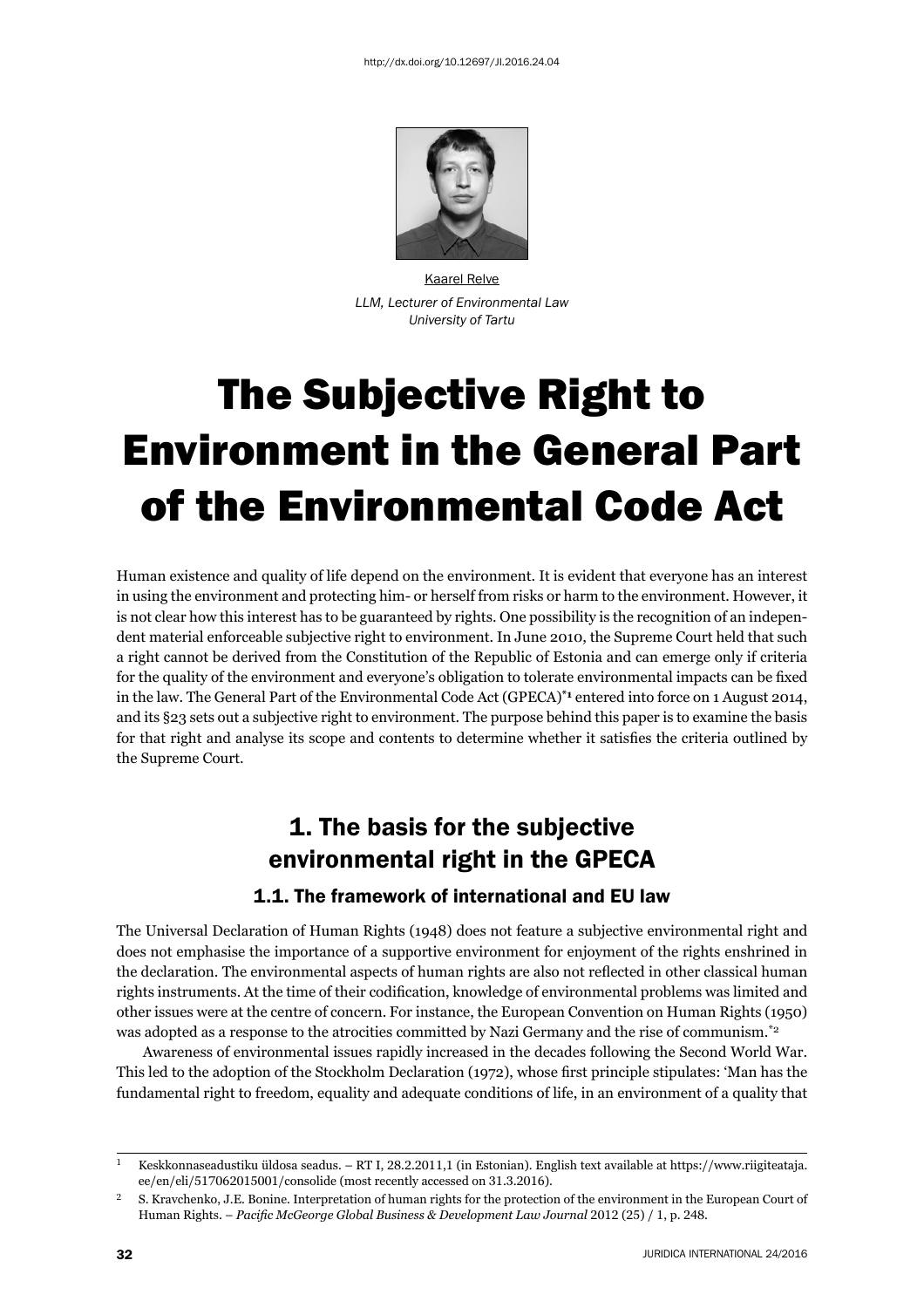permits a life of dignity and well-being, and he bears a solemn responsibility to protect and improve the environment for present and future generations.'\*3

Regional human rights conventions and national constitutions adopted after the Stockholm Declaration usually mention a right to environment.<sup>\*4</sup> An exceptional reference to the right is found in the Århus Convention, which was drafted under the auspices of the United Nations Economic Commission for Europe.\*5 Article 1 of that convention stipulates that each party thereto has to guarantee certain procedural rights to the public in order to contribute to protection of the right of every person of present and future generations to live in an environment adequate for his or her health and well-being. In other words, the Århus Convention does not expressly state that the right exists but does refer to it as an accepted fact. However, it is doubtful that there is consensus on the existence of such a material right, let alone on its precise contents.\*6 International attention has been directed primarily at the relationship of the environment with already recognised human rights rather than proclamation of a new right.\*7

This process of 'greening of rights' is also evident in the practice of the European Court of Human Rights. The text of the European Convention on Human Rights does not reflect environmental concerns. However, the Court considers that convention to be a 'living instrument, to be interpreted in the light of present-day conditions'.\*8 It has found violations of several articles of the conventions in connection with environmental matters, most notably Article 8, which sets out the right to respect for private and family life. Nonetheless, the Court has stressed that there is no explicit right referred to in the convention to a clean and quiet environment and that environmental human rights are not given special status in weighing of interests under Article 8.\*9 Also, Article 8 does not protect against general deterioration of the environment if there is no harmful effect on a person's private or family sphere.<sup>\*10</sup>

The EU treaties and the EU Charter of Fundamental Rights do not recognise a subjective material right to environment. However, the EU is party to the Århus Convention and environmental procedural rights are provided for under EU directives and regulations. Substantive environmental issues are also extensively regulated in EU secondary law, primarily by directives. The directives set out requirements for Member States in order to protect the environment and public health and to ensure the functioning of the internal market. The directives do not explicitly confer material rights upon individuals, but, according to the doctrine of direct effect, a person in a dispute with a public body of a Member State may rely directly on only those provisions of directives that are unconditional and sufficiently precise.<sup>\*11</sup> Many environmental requirements fail this test because they set out general obligations that leave significant discretion to Member States in implementing them. However, certain environmental quality provisions are directly effective. The Court has held that whenever the failure to observe the measures required by the directives that are related to air quality and drinking water, where these are designed to protect public health, could endanger human health, the persons concerned must be in such a position that they can rely on the mandatory rules included in those directives.\*12 It is not clear which members of the public (if any) could rely on other

<sup>ɴ</sup> Declaration of the United Nations Conference on the Human Environment. Available at http://www.unep.org/documents. multilingual/default.asp?documentid=97&articleid=1503 (most recently accessed on 30.3.2016).

ɵ UN Human Rights Council. Report of the Independent Expert on the issue of human rights obligations relating to the enjoyment of a safe, clean, healthy and sustainable environment. J. H. Knox. 24.12.2012 (A/HRC/22/43), p. 5.

ɶ The UN Convention on Accession to Information, Public Participation in Decision-making and Access to Justice in Environmental Matters was opened for signature at the 4th Conference of Ministers of Environment in Århus on 25 June 1998. The convention entered into force on 30 October 2001. It is available at http://www.unece.org/env/pp/treatytext.htm (most recently accessed on 31.3.2016). The EU and all its member states have acceded to the convention. Information on the status of ratification is available at http://www.unece.org/env/pp/ratification.html (most recently accessed on 30.3.2016).

For instance, the United Kingdom made a declaration upon signature of the Århus Convention that, while it understands the references to the right to express an aspiration that motivated the negotiation of that convention, the legal rights that each party thereto undertakes to guarantee under Article 1 are limited to procedural rights. Declarations and reservations are available at http://www.unece.org/env/pp/ratification.html (most recently accessed on 30.3.2016).

Report by J.H. Knox (see Note 4), p. 7.

<sup>&</sup>lt;sup>8</sup> See, e.g., ECHR 25.4.1978, *Tyrer v. The United Kingdom* (application 5856/72), para. 31.

<sup>&</sup>lt;sup>9</sup> See, e.g., ECHR [Grand Chamber] 8.7.2003, *Hatton and others v. The United Kingdom* (application No. 36022/97), paras 96 and 122.

<sup>&</sup>lt;sup>10</sup> ECHR 22.5.2003, *Kyrtatos v. Greece* (application 41666/98), paras 52–53.

<sup>&</sup>lt;sup>11</sup> See, e.g., ECJ 23.2.1994, C-236/92, *Comitato di Coordinamento per la Difesa della Cava and others v. Regione Lombardia*  $and others, para. 8.$ 

<sup>1&</sup>lt;sup>2</sup> See ECJ 30.5.1991, C-361/88, *Commission v. Germany*; 30.5.1991, C-59/89, *Commission v. Germany*; 17.10.1991, C-58/89, *Commission v. Germany*; ɳɶ.ɸ.ɳɱɱɹ, C-ɳɴɸ/ɱɸ, *Janecek v. Freistaat Bayern*.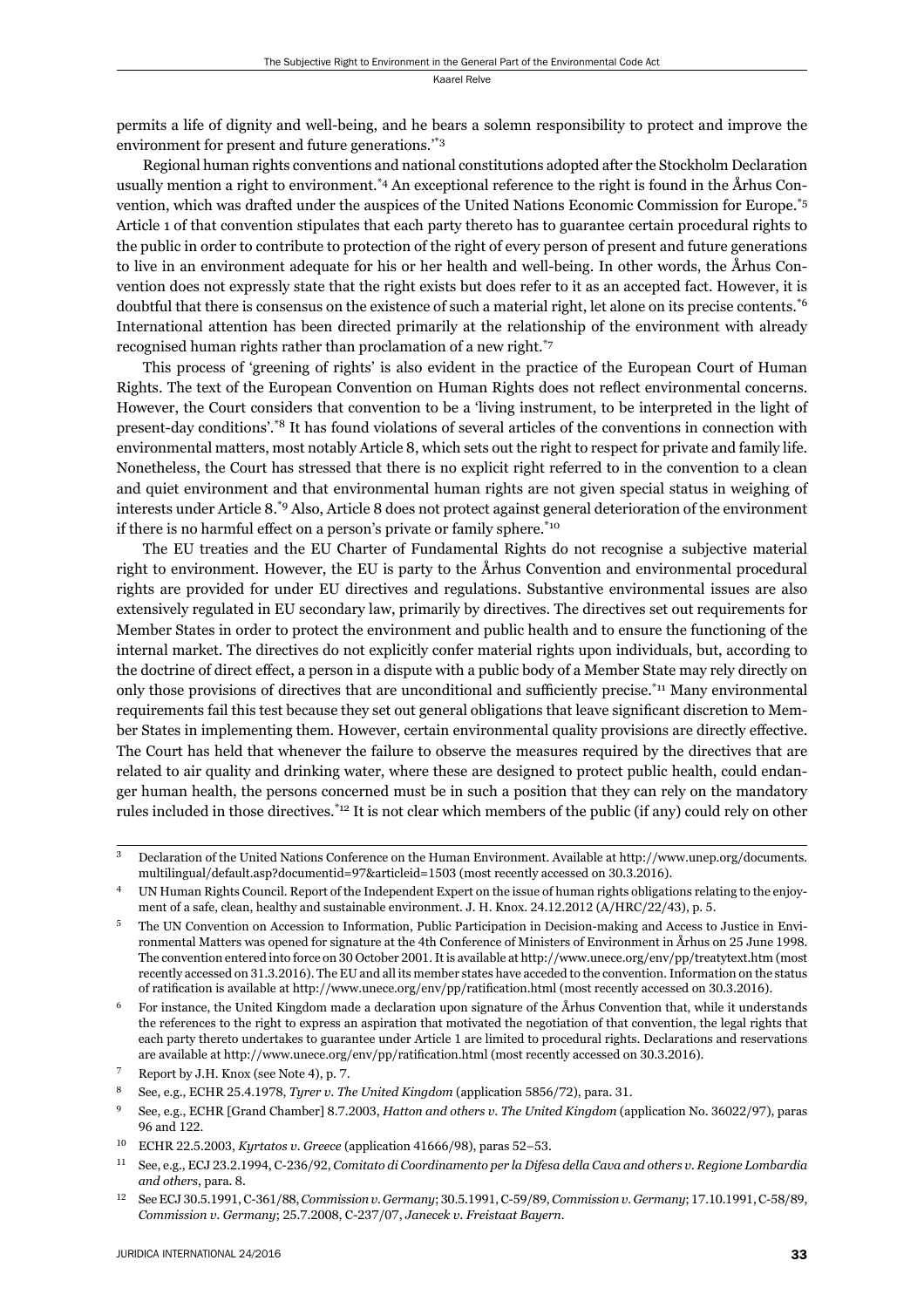unconditional and sufficiently precise environmental protection requirements, especially the nature protection provisions. However, it seems unlikely that the criterion of 'being concerned' would be interpreted restrictively by the Court.\*13

The direct applicability of certain environmental quality requirements set forth in the directives does not mean that the Court has recognised a subjective material environmental right. The aim behind the doctrine of direct effect of directives is to ensure legal integration and effectiveness of EU law, which also underpinned the Court's original articulation of the direct effect of treaty provisions. However, EU law would certainly play an important role in any national attempt to define a material environmental right, by setting out the minimum requirements for many aspects of environmental quality.

# 1.2. Constitutional provisions for the environment

Unlike the majority of modern constitutions in this respect<sup>\*14</sup>, the Constitution of the Estonian Republic<sup>\*15</sup> does not explicitly recognise a subjective right to environment. Section 5 sets out that the natural wealth and resources of Estonia are national riches that must be used sustainably. This is a general provision that underscores the value of the environment and is considered to form the basis for a duty of the state to protect the environment.<sup>\*16</sup> The first sentence of §53 stipulates that everyone has a duty to preserve the human and natural environment and to compensate for harm that he or she has caused to the environment. Whilst this is a provision for a fundamental duty, its ambiguous wording casts doubt on whether it has any direct effect.<sup>\*17</sup>

The lack of explicit reference to an environmental right does not mean that the drafters of the Constitution were not concerned about environmental impacts on human life. In the final year of existence of the Soviet Union (1991), the Constitutional Assembly (also 'the Assembly' below) was formed and tasked with drafting of the Constitution.\*18 An environmental right was debated on several occasions during the discussions by the Assembly\*<sup>19</sup>, and the first 'final' draft that was made public, in late 1991, explicitly recognised the right to a healthy environment.\*20 That right was later edited out. The reasons for this decision are not clear, because the minutes of the meetings are incomplete. In the earlier discussions, some drafters voiced a concern that the right was too ambiguous.<sup>\*21</sup> The decision may also have been influenced by somewhat naïve thinking (in retrospect) that the emphasis must instead be on the fundamental environmental duty, because after privatisation of industry the state no longer has an important role in controlling environmental pollution.\*22 Although the reference to a healthy environment was deleted, the right to health protection was retained in the Constitution as adopted: the first sentence of §28 states that **e**veryone is entitled to protection of his or her health.

The Århus Convention, which Estonia ratified in 2001, had a significant impact on Estonian legal thinking about environmental rights, including the basic environmental right. Some authors proposed that the

<sup>&</sup>lt;sup>13</sup> The court is clearly in favour of enabling the public to play an active role in environmental protection in disputes with Member States, as can be seen from the decisions on interpretation of provisions of directives that implement access to justice requirements of the Århus Convention. For examples, see ECJ 11.4.2013, C-260/11, *David Edwards, Lilian Pallikaropoulos v. Environment Agency, First Secretary of State, Secretary of State for Environment, Food and Rural Aff airs*; ECJ ɲɷ.ɵ.ɳɱɲɶ, C-ɶɸɱ/ɲɴ, *Karoline Gruber v Unabhängiger Verwaltungssenat für Kärnten, EMA Beratungs- und Handels GmbH, Bundesminister für Wirtschaft, Familie und Jugend*.

ɲɵ D.R. Boyd. *The Environmental Rights Revolution: A Global Study of Constitutions, Human Rights and the Environment*. Vancouver: UBC Press 2012, pp. 47, 59.

<sup>&</sup>lt;sup>15</sup> Eesti Vabariigi Põhiseadus. – RT I, 15.5.2015, 2 (in Estonian). English text available at https://www.riigiteataja.ee/en/ eli/521052015001/consolide (most recently accessed on 31.3.2016).

ɲɷ Ü. Madise *et al*. *Eesti Vabariigi põhiseadus. Kommenteeritud väljaanne* ['Commentary on the Constitution of the Estonian Republic']. Tallinn: Juura 2012, pp. 88-89.

<sup>17</sup> *Ibid.*, p. 489.

<sup>&</sup>lt;sup>18</sup> For an overview of the formation of the assembly and the drafting process, see I. Hallaste. Eesti Vabariigi põhiseaduse sünd ['The birth of the Constitution of the Republic of Estonia']. – *Juridica* 1996 (IX), pp. 438-442.

<sup>&</sup>lt;sup>19</sup> Põhiseadus ja Põhiseaduse Assamblee. Koguteos ['The Constitution and Constitutional Assembly, Unabridged Edition']. Tallinn: Juura, Õigusteabe AS 1997. See, e.g., pp. 427, 430, 434, 483-489.

<sup>&</sup>lt;sup>20</sup> Section 36 of the draft set out that '[e]veryone has a right to health protection and to a healthy work and living environment. Every person, agency, undertaking, and organisation has the duty to compensate for harm done to the natural and living environment by illegal acts'. Draft Constitution of 13th December 1991 of the Constitutional Assembly. *Ibid.*, p. 1207.

See, e.g., the statements of V. Rumessen, J. Adams, and I. Hallaste. *Ibid.* (on pages 470, 486, and 487, respectively).

<sup>&</sup>lt;sup>22</sup> For examples, see the statements of T. Käbin and A. Tarand. *Ibid.* (on p. 433 and pp. 483–484, respectively).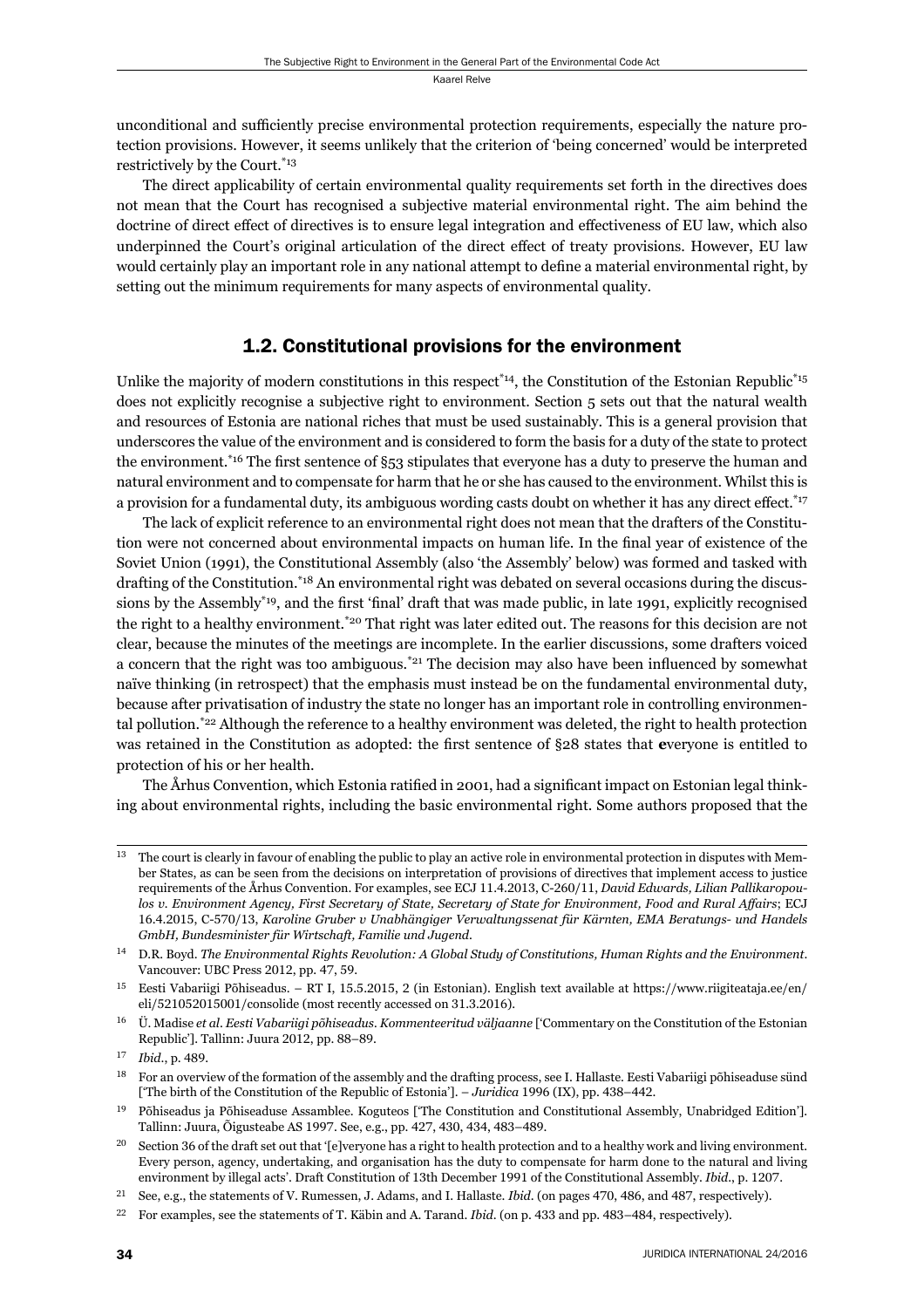basic right can be derived from the Constitution even in the absence of express reference to such a right. According to one of the more articulate opinions, the duty set out in §53 of the Constitution includes the state and, also, a state duty that serves individuals' interests and is formulated in the chapter on basic rights has to give rise to a subjective right.<sup>\*23</sup> I too am of the opinion that it is possible to derive the right from the state duty and that recognising that right would be in the spirit of the Constitution. The enforceability of the right would probably be limited in consequence of its indeterminate nature; nonetheless, recognition of the basic right would have important symbolic value and it would influence the interpretation of provisions of ordinary laws, especially procedural requirements.\*24 However, there is no general agreement as to the existence or the exact constitutional basis of the right.<sup>\*25</sup>

The lack of explicit reference to an environmental right in the Constitution did not deter some administrative courts from recognising that right in order to allow standing before the court. According to §15 of the Constitution and §44 of the Code of Administrative Court Procedure<sup>\*26</sup>, the right of action is based on the protection of subjective rights. Violation of subjective rights is understood in light of the protective norm theory. According to that theory, a violation of a provision of public law results in violation of a person's subjective right only when the violated provision protects the person's interest. In the decision on whether a person has a subjective right, both the aim with the violated norm and the weight of the person's interest must be considered.\*27

In legal practice, it would have been difficult for the complainant to demonstrate a violation of a traditional subjective right, such as a right to ownership. Therefore, some courts, especially the Tallinn Circuit Court, took the position that standing can stem directly from a violation of the basic environmental right.<sup>\*28</sup> The Tallinn Circuit Court has held that, on account of §5 of the Constitution, 'there is no real reason to doubt that the Constitution imposes a duty to protect the environment on the state and on the agencies of a local municipality. The duty not just is objective but creates a subjective right to demand from the public authority the preservation of the environment at least in the event that it affects one's living environment'. The Court reasoned that it is evident from the Constitution that the state duty is imposed for the benefi t of every inhabitant of Estonia. Also, §10 of the Constitution encourages recognition of new rights,<sup>\*29</sup> especially if those rights are generally accepted in the European region, such as the right referred to in Article 1 of the Århus Convention. It should be noted also that the right is recognised in many other national constitutions and that the EU Charter of Fundamental Rights requires a high level of environmental protection.\*30

The subjective basic right was not recognised by all courts.<sup>\*31</sup> It is important to note that the Supreme Court neither acknowledged nor denied the existence of the right for a long time. Instead, the Supreme Court extended standing in connection with environmental matters in 2007 by allowing filing of complaints not only on the basis of a violation of a subjective right but also on the basis of being directly concerned – i.e., on the basis of certain interests.\*32 The legal basis for the exceptional standing and its extent were not

ɳɴ A. Andersson, T. Kolk. The role of basic rights in environmental protection: Basic right to environment *de lege ferenda* in the Estonian Constitution. – *Juridica International* 2003 (VIII), pp. 147–148.

 $24$  I have expressed my views on the matter in a now somewhat outdated article written in Estonian: K. Relve. Füüsiliste isikute subjektiivne õigus ja põhjendatud huvi keskkonnasjades ['The subjective right and legitimate interests of natural persons in environmental matters']. – Juridica 2004 (I), pp. 20-31.

For instance, the notion that a subjective right can simply arise from a state duty has been criticised. L Kanger. Kas EV põhiseaduses sisaldub õigus puhtale keskkonnale ['Does the Estonian Constitution include a right to a healthy environment?']. – *Akadeemia* 2007/11.

Halduskohtumenetluse seadustik. – RT I, 23.2.2011, 3 (in Estonian). English text available at https://www.riigiteataja.ee/ en/eli/506042016001/consolide (most recently accessed on 31.3.2016).

<sup>27</sup> SCSCd 20.12. 2000, 3-3-1-15-01, para. 22.

<sup>&</sup>lt;sup>28</sup> See, e.g., Tallinn CCd 15.12.2004, 2-3/140/04; Tallinn CCr 13.8.2007, 3-07-102; Tallinn CCd 18.3.2008, 3-06-1136; Tallinn CCd 26.6.2008, 3-06-188.

<sup>&</sup>lt;sup>29</sup> Section 10 of the Constitution stipulates: 'The rights, freedoms and duties set out in the chapter of basic rights and obligations do not preclude other rights, freedoms and duties which arise from the spirit of the Constitution or are in accordance therewith, and which are in conformity with the principles of human dignity, social justice and democratic government founded on the rule of law.'

<sup>&</sup>lt;sup>30</sup> Tallinn CCd 18.3.2008, 3-06-1136, paras 8-10.

See, e.g., the overview of the relevant practice of administrative courts until 2006 offered by K. Vaarmari. Keskkonnaalane subjektiivne õigus Eesti kohtupraktikas ['The subjective environmental right in Estonian court practice']. – *Juridica* 2007 (VII).

<sup>32</sup> ALCSCd 28.2.2007, 3-3-1-86-06, para. 16.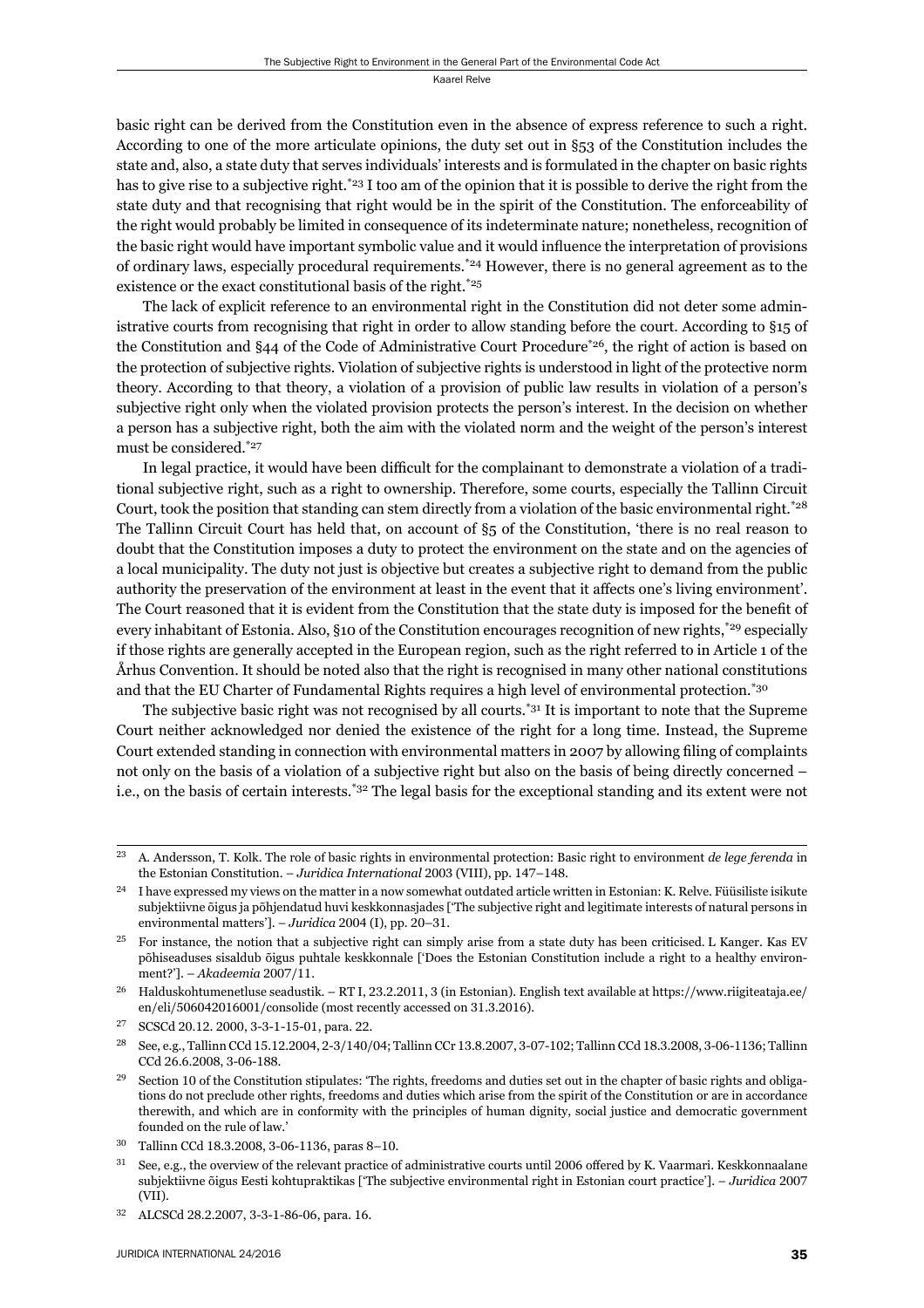clear, although the Court explicitly denied *actio popularis*.<sup>\*33</sup> However, in 2010 the Supreme Court finally tackled the question of the existence of a basic environmental right. The Court held that the environment is an important value for everyone but that an enforceable independent subjective environmental right cannot be derived directly from §§ 5 and 55. In the Court's opinion, a right to a clean environment can emerge as an independent subjective right if the criteria for such an environment and everyone's obligation to tolerate environmental impacts can be fixed in the law. Currently the legal criteria are manifestly inadequate for determining the extent to which the right can be protected.\*34

## 1.3. The relationship of the GPECA's §23 with the legal framework and court practice

Estonian environmental law has been in the process of codification since 2007. The process involves not just the consolidation and systematisation of existing law but also a critical review of the law, tackling of contradictions, and bridging of gaps; in other words, the codification is substantive.<sup>\*35</sup> The General Part of the Environmental Code was adopted in 2011; however, the special part of the code has not been completed yet.\*36

The subjective right to environment is set out in the GPECA's §23. The link with the Århus Convention is obvious from the wording of the name of the right – referring to a right to an environment that meets health and well-being needs – which is almost identical to the formulation of the right in the Estonian translation of the convention. However, according to the explanatory memorandum accompanying the draft GPECA, the intention was to set out a material right<sup>\*37</sup> rather than provide only procedural guarantees.

The explanatory memorandum states that the aim in stipulating the GPECA's §23 is to specify the basic right that has been recognised in court practice.\*38 This statement may appear puzzling since the Supreme Court had rejected the right in 2010. The apparent contradiction can be explained through examination of the timeline of codification. Initially the code was intended to be adopted as a unified entity; however, because of the approaching 2011 general elections, consultations on the draft GPECA began on 13 May 2010.\*39 The Supreme Court delivered the judgement in June after the consultation process. Parliamentary proceedings were initiated on 13 September 2010.<sup>\*40</sup> The Parliament was aware of the decision; however, it did not alter the wording of §23. It should be noted that the Parliament too was under time pressure because of the impending elections. The GPECA was adopted on 28 February 2011, and the general election was held in March.

# 2. Elements of the subjective environment right in the GPECA

#### 2.1. The concept of environment

The GPECA's §23 entitles everyone to a certain environment but does not define the concept of 'environment'. No universal legal definition of this concept exists; the elements of conventional definitions depend on the aims of the legislator. $*41$  In the broadest sense, the term signifies surroundings, including social

<sup>&</sup>lt;sup>33</sup> *Ibid*. Note that the practice was discontinued in 2015 on account of the entry into force of the GPECA's §23. See ALCSCr 13.5.2015, 3-3-1-8-15, paras 19-21.

<sup>34</sup> ALCSCr 18.6.2010, 3-3-1-101-09, para. 13.

<sup>&</sup>lt;sup>35</sup> See the explanatory memorandum to the GPECA, p. 2. Available at http://www.riigikogu.ee/?page=eelnou&op=ems&ems help=true&eid=1147282&u=20110616182716 (most recently accessed on 31.3.2016) (in Estonian).

<sup>&</sup>lt;sup>36</sup> At the time of writing of this article, in March 2016, the majority of the codified specific laws, such as the Water Act, are still in the draft stage. The deadline for the completion of the Special Part has been postponed several times.

<sup>&</sup>lt;sup>37</sup> See the memorandum referred to in Note 35, p. 29.

<sup>38</sup> *Ibid.*, pp. 29-30.

<sup>&</sup>lt;sup>39</sup> Letter of the Minister of Justice of 13.5.2010, No. 10.2-1/7346. Available at http://eelnoud.valitsus.ee/main#ICKKooSf (most recently accessed on 31.3.2016) (in Estonian).

<sup>&</sup>lt;sup>40</sup> Information on the parliamentary proceedings for the draft is available at http://www.riigikogu.ee/tegevus/eelnoud/eelnou/ a1cafc27-2f02-448d-8509-8e9fa312a129/ (most recently accessed on 30.3.2016) (in Estonian).

<sup>&</sup>lt;sup>41</sup> See, e.g., F. Fracchia. The legal definition of environment: From rights to duties. Bocconi Legal Studies Research Paper No. 06-09, 2005. – DOI: http://dx.doi.org/10.2139/ssrn.850488.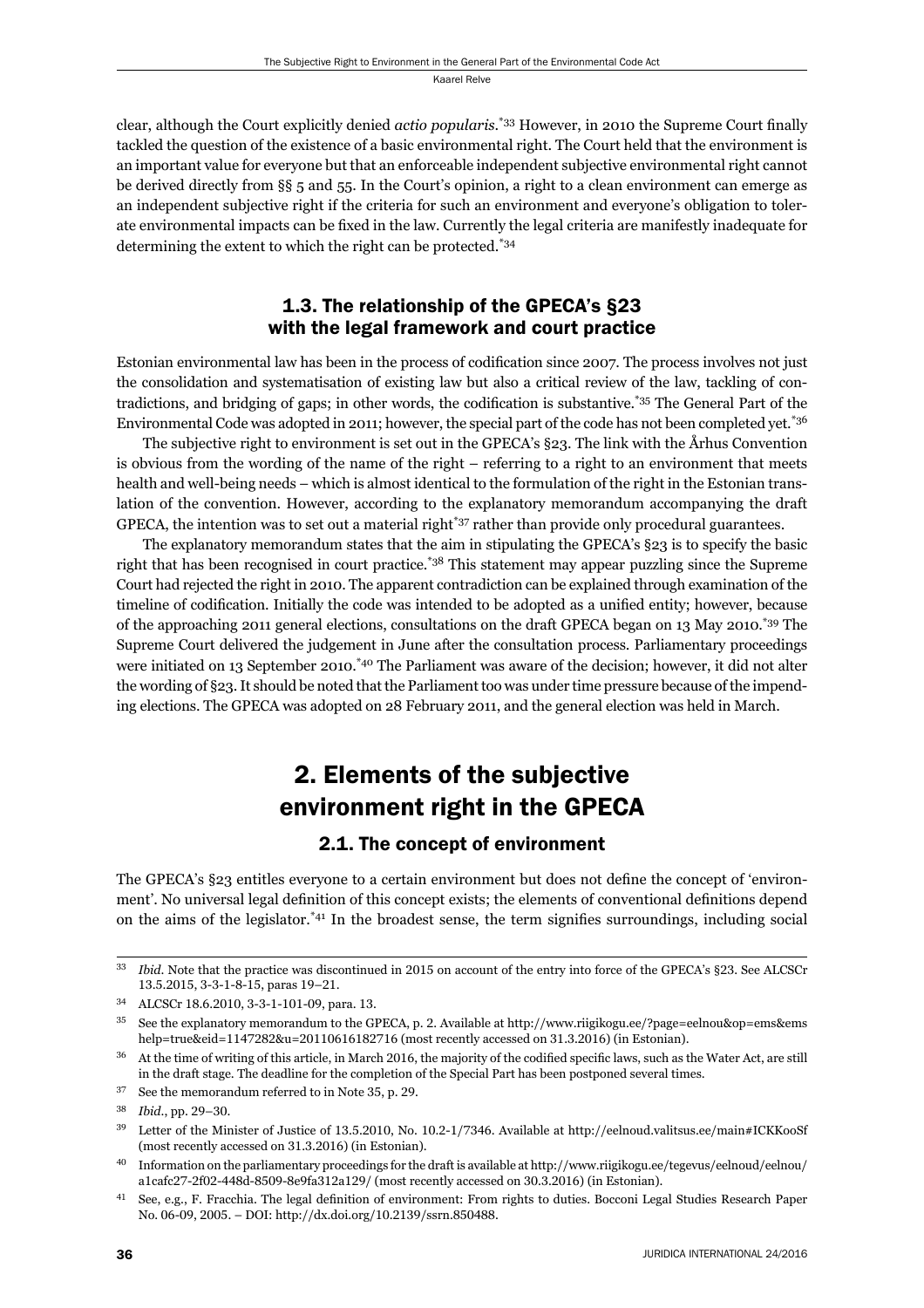and psychological elements. The focus of the GPECA is not so broad, which is evident from several of the act's provisions, especially the definitions of 'environmental information' and 'environmental organisation'. The definitions indicate that the term 'environment' has to be interpreted broadly but is limited to physical phenomena. The term undoubtedly encompasses natural environment, such as forests or ambient air. More controversial, in contrast, is the extent to which it covers the built environment. According to the explanatory memorandum, the term should be taken to encompass the elements of human-created environment that are similar to the natural environment, such as city parks<sup>\*42</sup> but the extent of the right should be clarified in the process of codification of building and planning law. Codification of these areas of law was completed in 2015<sup> $*43$ </sup>, but, regrettably, this has not resulted in any significant clarification of the scope of the GPECA's §23.\*44

#### 2.2. The concept of health and well-being needs

The GPECA's §23 is titled 'Right to environment that meets health and well-being needs'. These needs are not defined in the GPECA. The concept is vaguely outlined in the explanatory memorandum, which emphasises that the Parliament ought to discuss its limits.<sup>\*45</sup> It appears that no such discussion took place. In any case, the wording of the provision was not altered.

The question of which needs are worthy of protection is not easy to answer. *Inter alia*, this can be seen in the discontinued practice of the Supreme Court by which standing was allowed on the basis of certain interest. The last relevant case pertained to the potential impacts of extracting sand from the seabed. The person who brought the action lived about two kilometres from the planned extraction site and was a fisherman. The court panel was divided on the question of whether an important interest was at stake for this person.\*46

In this context it may be useful to consider which kinds of environmental interests are protected by environmental law in general. Brennan van Dyke has divided such interests into three categories: 1) the right to inviolable integrity of the person, including the person's physical being and the person's property; 2) aesthetic sensibilities and recreation interests of humans; and 3) the interests of future generations and well-being of non-human life.\*47 If only the first category is included, what the GPECA's §23 provides for would resemble a traditional basic right. The problem is that it would be difficult to distinguish this from other traditional rights, such as the right to life, health, property, or one's home. If, on the other hand, all three categories are included, then the right would encompass some interests that clearly are not subjective interests of the person. Therefore, I suggest that an independent subjective right should cover the first two categories of interests but not the third. Moreover, it should be recalled that the drafters of the GPECA sought to codify the existing court practice, which allowed extensive standing in relation to environmental matters while rejecting the idea of *actio popularis*. If the GPECA's §23 encompassed only the first category of interests, it would probably not lead to a liberal approach to standing, while including all the categories would allow *actio popularis*.

According to the commentaries on the GPECA,<sup>\*48</sup> the understanding as to which 'well-being needs' are worthy of protection changes over time and depends on the development of the relevant society and the means available to it. In principle, a person should be protected from environmental nuisances that do not

<sup>&</sup>lt;sup>42</sup> Memorandum (see Note 35), p. 30. Note that the earlier practice of the Circuit Court of Tallinn was focused on the issue of whether members of the public have standing in relation to a matter to do with construction in a 'green space' within a built-up area, such as a city park. See, for instance, Tallinn CCd, 26.6.2008, 3-06-188.

<sup>&</sup>lt;sup>43</sup> Planeerimisseadus (the Planning Act) was adopted on 28 January 2015. – RT I, 26.2.2015, 3. Ehitusseadustik (the Building Code) was adopted on 11 February 2015. – RT I, 5.3.2015, 1.

<sup>&</sup>lt;sup>44</sup> For instance, the Planning Act's §8 stipulates the principle of improving the living environment, which could be relevant in interpreting GPECA's section. However, the act and its explanatory memorandum (at 200 pages) do not directly refer to GPECA's §23.

<sup>&</sup>lt;sup>45</sup> Memorandum (see Note 35), p. 30.

<sup>&</sup>lt;sup>46</sup> ALCSCr 13.5.2015, 3-3-1-8-15, para. 16. Dissenting opinion of judges I. Pilving and J. Põld.

ɵɸ B. van Dyke. Proposal to introduce the right to a healthy environment into the European Convention regime. – *Virginia Environmental Law Journal*, 1994/2, p. 330.

O. Kask et al. Keskkonnaseadustiku üldosa seaduse kommentaarid. 2., täiendatud väljaanne ['Commentaries on the General Part of the Environmental Code Act., 2nd Updated Edition'), 2015. Available at http://media.voog.com/0000/0036/5677/ files/KeYS\_kommentaarid\_2015.pdf (most recently accessed on 31.3.2016).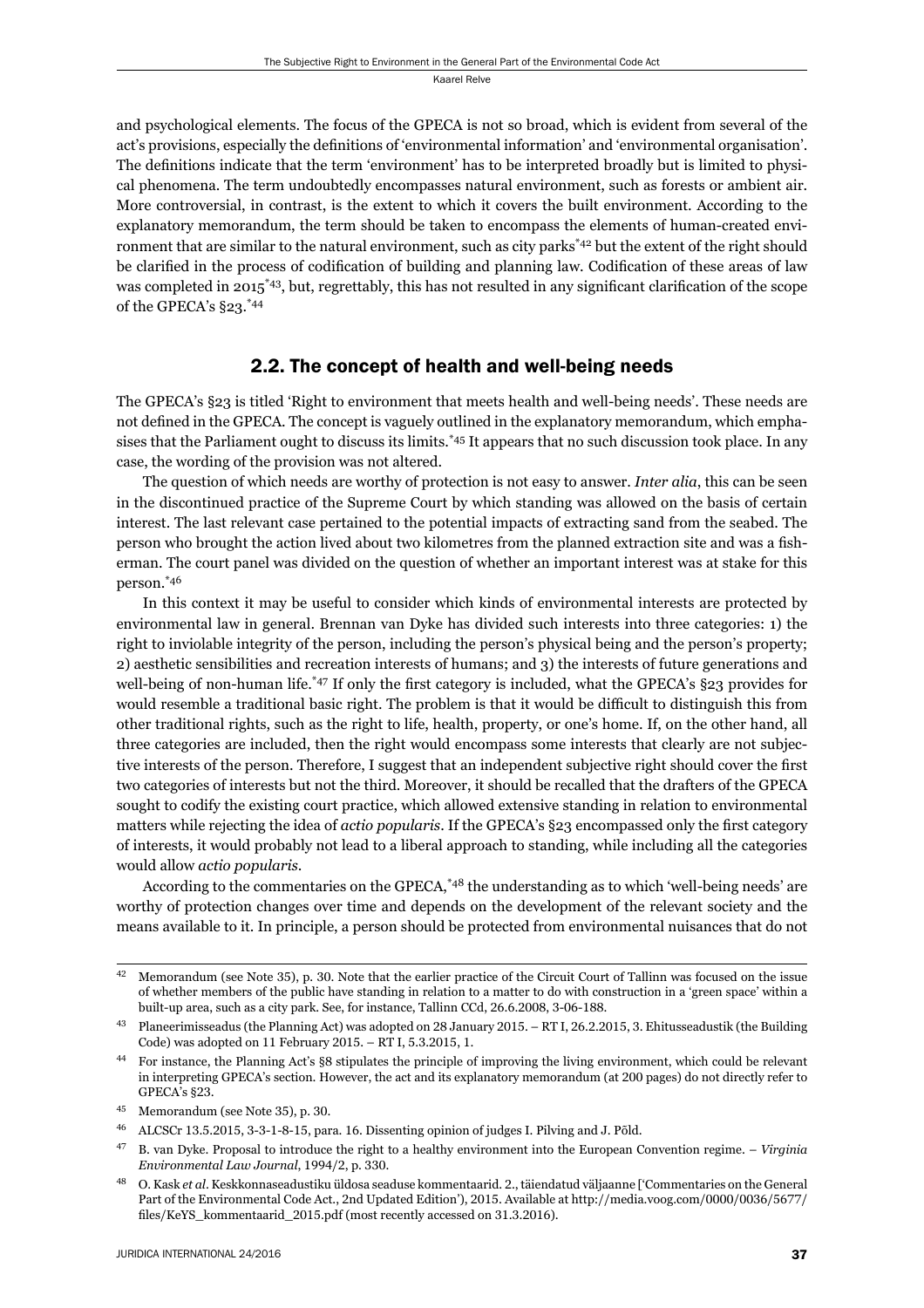result in damage to health but are nonetheless disturbing even if the relevant limit values are not exceeded. Impairment in respect of a 'well-being need' may also consist in deprivation of something, such as light (due to the height of neighbouring buildings), water (as in the case of drying up of a well in consequence of mining activities), or access to green areas or the environment in general on the basis of 'everyman's right'.\*49 The cautious position taken in the commentary allows interpreting the GPECA's §23 in terms of the first category of interests: most of the examples consider issues that would be within the scope of traditional rights if the rights were interpreted broadly. In my view, the concept of 'health and well-being needs' should also include individuals' recreation- and aesthetics-related environmental interests. For instance, a birdwatcher, a hiker, a nature photographer, or a botanist studying particular plants should be able to rely on the right in principle.

The very limited court practice of application of the GPECA's §23 appears to indicate that the notion of 'health and well-being needs' is interpreted broadly. The Tallinn Circuit Court has taken the position that cutting down five trees and building a car park in a yard may, in principle, affect the right of a city resident living in the house to which the yard belongs.<sup>\*50</sup> In another case, that court seemed to accept that using a recreation area in a forest near a town is a health and well-being need of the residents of the town.<sup>\*51</sup>

## 2.3. The criterion of significant connection

The first paragraph of the GPECA's §23 stipulates that a person has the relevant right only if he or she has a significant connection with the affected environment. According to the second paragraph, a person has a significant connection with the environment if that person often stays in the affected environment, often uses the affected natural resource, or otherwise has a special connection with the affected environment.

The provision is formulated on the basis of the earlier court practice.\*52 In several decisions, the Tallinn Circuit Court has used the following formula: 'Environmental impact has personal scope, whether or not other basic rights are affected, if the relevant person has used the affected environmental resource habitually, if that person often stays in said environment, or if the person has a stronger connection with the environment than the rest of the public or the well-being of that person is otherwise significantly affected by the environmental impact.<sup>\*53</sup> In these cases, the court had to determine which members of the public had standing in relation to an act that affected public green areas, such as a public city park. In the court's view, the living environment of a person includes at least the public space close to that person's home, especially parks and green areas, and also areas where the person habitually spends his or her leisure time. The formula was meant to allow broad standing but avoid *actio popularis*. In other words, when the concept of 'health and well-being needs' is interpreted broadly, many people may have an interest in the matter. The requirement of significant connection should be understood as a filter for determination of which persons are more affected than others.

A person is more affected if using the environment often. The GPECA does not specify how frequent or intense the use must be. In any case, the person must prove that he or she uses the relevant environment frequently. In the pre-GPECA court practice, living close to the affected environment was considered sufficient proof.<sup>\*54</sup> This seems to be the case also in the limited court practice of application of the GPECA's §23.<sup>\*55</sup> 'Additionally, 'significant connection' can be established on a basis other than use: any 'special connection' would be enough. The GPECA does not specify the meaning of 'special connection'. According to commentary on the act, it could consist of scientific interest, religious views, or ownership of the affected environment.\*56

<sup>&</sup>lt;sup>49</sup> *Ibid.*, pp. 125–126. The terms of this right are set out primarily in the GPECA's §§ 32–39 and, in principle, allow every person to use private land and water. This includes use for certain economic activities, such as berry-picking.

<sup>50</sup> Tallinn CCr 25.6.2015, 3-15-1266, para. 11.

 $51$  Tallinn CCr 16.12.2015, 3-15-2342, para. 9.

<sup>&</sup>lt;sup>52</sup> Memorandum (see Note 35), p. 31.

<sup>53</sup> Tallinn CCr 13.8.2007, 3-07-102, para. 15; Tallinn CCd 18.3.2008, 3-06-1136, para. 10; Tallinn CCd 26.6.2008, 3-06-188, para. 15.

<sup>&</sup>lt;sup>54</sup> *Ibid.*, in paras 17, 12, and 16, respectively.

<sup>&</sup>lt;sup>55</sup> Judgements of Tallinn Circuit Court (see notes 50 and 51), in paras 11 and 9, respectively.

<sup>56</sup> See the commentary on the GPECA (see Note 48), p. 127.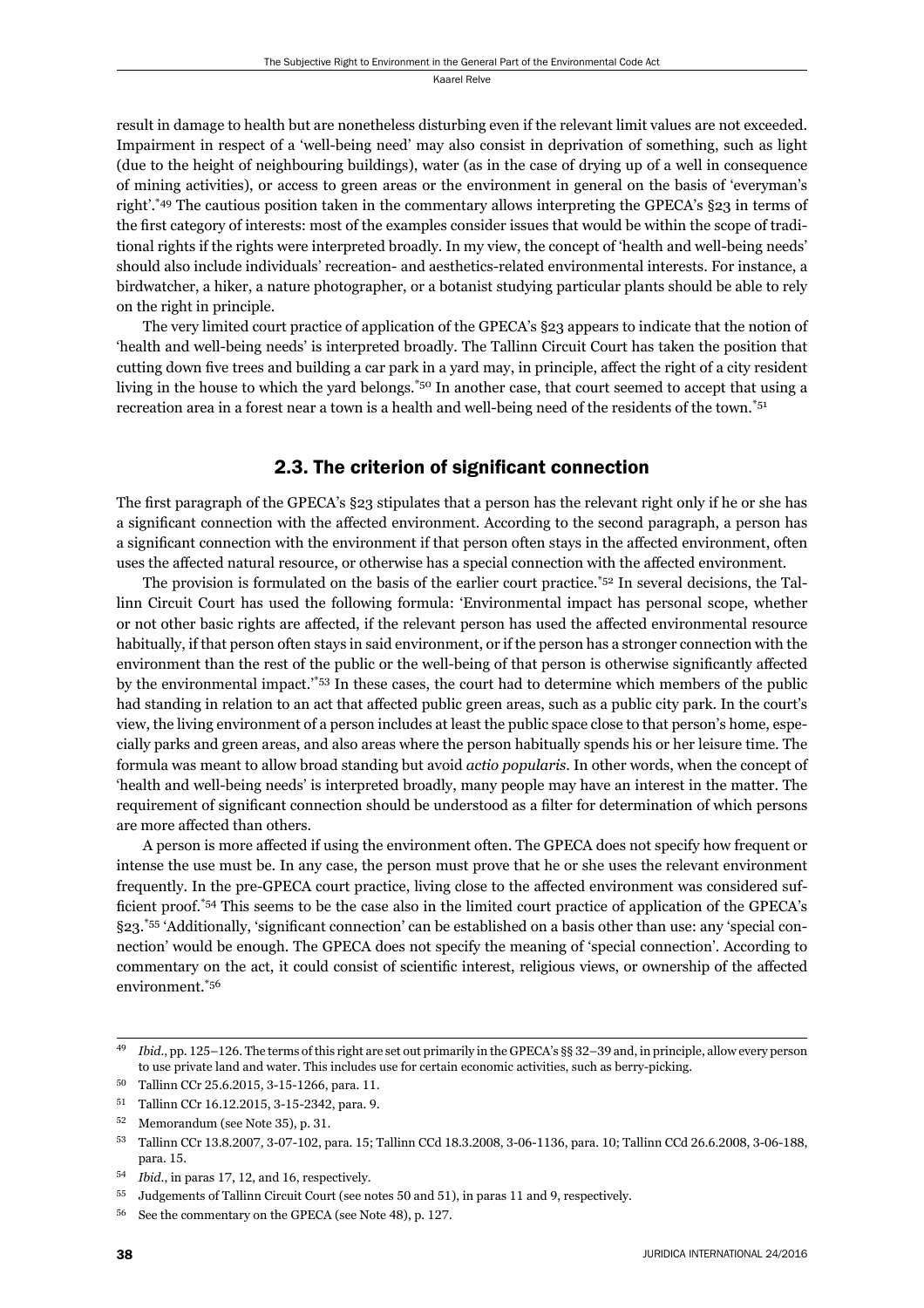The wording of the GPECA's §23 raises the question of whether it is enough simply to prove the existence of a significant connection without demonstrating impairment in relation to meeting a particular health and well-being need. In my opinion, the second element has to be demonstrated in principle but its existence can often be presumed. If a link to needs need not be made, individuals could effectively protect any interest, not merely personal interests. For example, if a person habitually walks in a park, his or her right may be affected if the walking paths are rendered inaccessible by building of a drainage system, whereas the right cannot be affected if the drainage system does not affect walking but destroys a habitat of a protected plant species. The effect on health and well-being needs also has to be taken into account in the decision on what constitutes a significant connection. For instance, the more severe air pollution is, the less time a person has to stay in the affected area before being considered to have a significant connection with the affected environment.

In summary, the criterion of significant connection means that impairment of meeting of a need can be generally presumed if the person proves frequent use of the affected environment. In the event of doubt, a link must be established with a health and well-being need; however, there is no requirement set forth in the GPECA for demonstrating that the impairment is serious, obvious, etc.

## 2.4. The concept of affected environment

According to the second and third paragraph of the GPECA's §23, a person must have a significant connection with an affected environment or one likely to be affected. The concept is related primarily to the causal relationship of an administrative act or measure with negative consequences. The wording is problematic for two reasons: it does not expressly provide *ex ante* protection, and it may be misleading with respect to the negative effects of the act or measure.

The causal relationships can be complicated in environmental matters. Disputes often revolve about the existence or extent of negative impacts that may result from an administrative act, such as granting of an environmental permit. The wording of the GPECA's §23 may give an impression that the right affords protection only if the environment has actually been affected and not in cases of potential negative impacts. However, the provision needs to be read in conjunction with other provisions of the GPECA, such as its statement of the precautionary principle (§11), which stipulates that in environmental decision-making the impacts of the decisions have to be identified and the risks have to be reduced to the maximum extent possible by means of appropriate precautionary measures.

The negative effects of an administrative act or measure also do not necessarily have to manifest themselves in changes to nature, but this fact is not clearly reflected in the wording of the GPECA's §23. For example, the courts have had to rule on whether a restriction to the use of a recreational area in a forest may affect the right to an environment that meets health and well-being needs. Access to one such area was going to be restricted on as many as 90 days a year in order to ensure that nearby military exercises did not pose a threat to the public. The Tallinn Circuit Court was of the opinion that only actual extensive destruction of the forest could result in infringement of the right and that such destruction was very unlikely.\*57 In my opinion, the court was misled by the wording of the GPECA's §23, which requires significant connection with the affected environment. While the forest was not affected in the sense that it would be destroyed, the court did not consider that restrictions on the use of such a recreation area are similar to destruction of the forest in their consequence with regard to health and well-being needs: in both cases, the persons concerned cannot use the area for recreational purposes. It is my opinion that the right was affected and the court ought to have determined whether the restrictions to the use of the area were justified.

# 2.5. The required quality of the environment

According to the fourth paragraph of the GPECA's §23, the rights of other persons, public interests, and the characteristics of the region are to be taken into account in assessment of how well the environment meets health and well-being needs. The non-compliance of the environment with health and well-being needs is presumed if a limit value set for the quality of the environment has been exceeded.

The wording of the paragraph is confusing: it is unclear whether it addresses the scope of the right or instead its limitations. One must assume that the first sentence lists the general criteria to be taken into

<sup>57</sup> See the judgement referred to in Note 30, para. 9.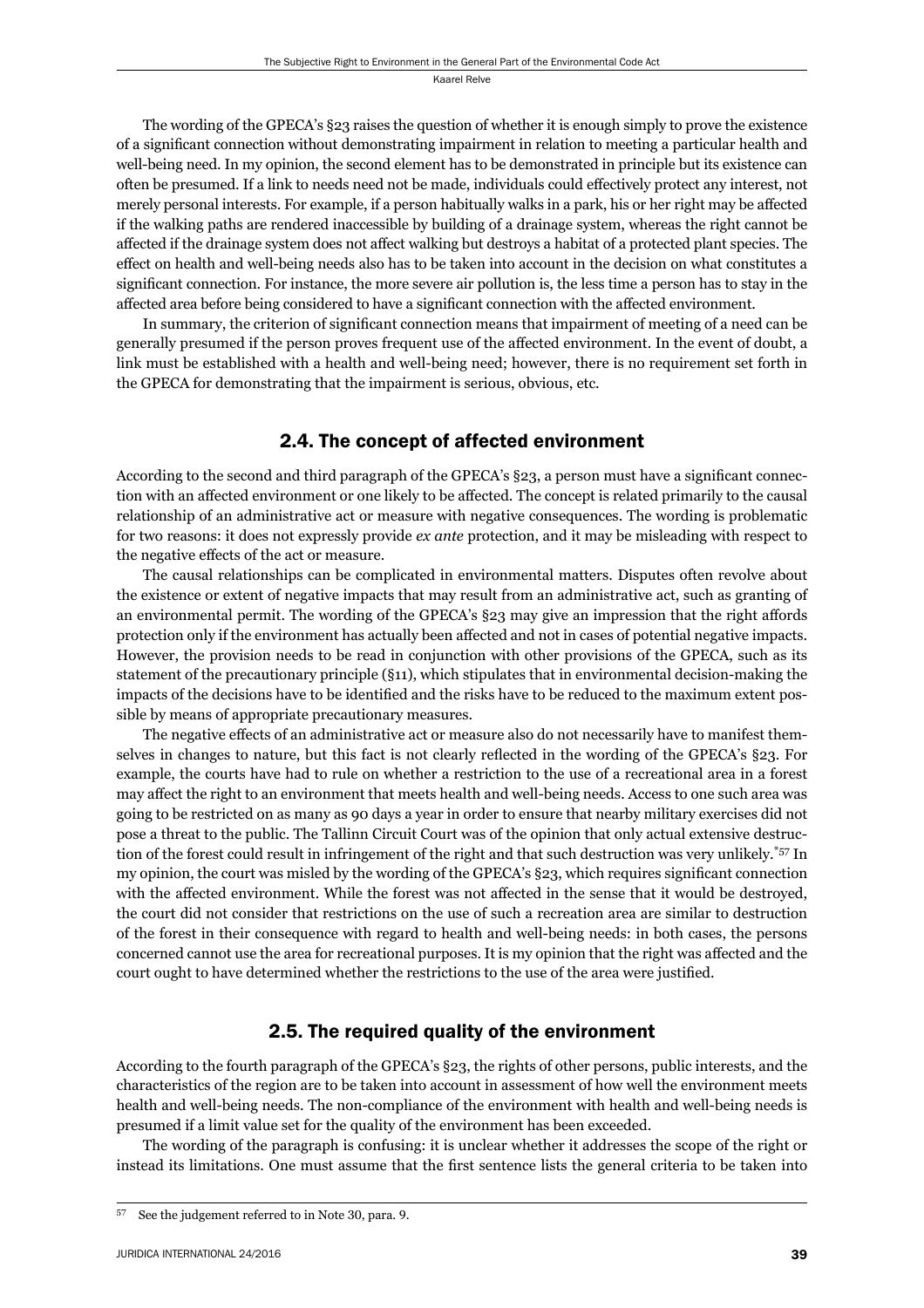account in limiting of the right, because the rights of other persons or public interest cannot directly determine the scope of another right.

The paragraph offers very little guidance as to the contents of the right: the provision refers only to limit values for the quality of the environment. The definition of this term is provided in the third paragraph of the GPECA's §7: 'Limit value of the quality of the environment' means a limit value established for a chemical, physical, or biological indicator where, for the purpose of protecting human health and the environment, that value must not be exceeded. In other words, the quality of the environment is considered to be inadequate in the case of exceeding of a binding quality-limit value that is relevant for protection of meeting of a health or well-being need. We are unfortunate in that it is not necessarily obvious which indicators are limit values for the quality of the environment. Even if an indicator can be associated with health and well-being needs, it may not qualify because it is not strictly binding. Consider, for instance, the long-term objectives for ozone. There is no definitive date for achieving the objectives; what is stated in the Air Framework Directive is that if the long-term objectives are met, the Member States must, in principle, 'maintain those levels below the longterm objectives and shall preserve through proportionate measures the best ambient air quality compatible with sustainable development and a high level of environmental and human health protection'.<sup>\*58</sup> Also, while there are numerous limit values, many aspects of environmental quality are not covered by limit values and some elements of it cannot be regulated by way of limit values, such as odours or access to green areas.

The inadequacy of an environment that exceeds limit values is only presumed. It is not clear under what circumstances higher environmental quality has to be guaranteed or lower quality has to be accepted. It could be argued that the provision allows taking an individual person's special needs into account. For instance, if a small percentage of the human population is less tolerant of noise, it could be argued that the persons belonging to this segment of the population have a need for reduction in nightly noise. However, this does not seem to be supported by the wording of the name given to the right. Unlike Article 1 of the Århus Convention, the GPECA's §23 refers to an environment that is adequate not for meeting the needs of the rights-holder but for meeting of needs in general. This implies that the environment must meet the needs of an average person.

It is apparent from the relevant draft materials that the GPECA's §23 was not intended to be so ambiguous. According to the notes on the conception of the GPECA, the right was to be formulated in broad terms but integrated with the specific regulation in the special part of the code.<sup>\*59</sup> When the GPECA was adopted, in 2011, it was intended to enter into force at the same time as the special part (see §63). However, with the completion of the special part taking much longer than expected, a decision was taken in 2014 to bring the GPECA into force  $*60$  before the next general election, in 2015. Consequently, the GPECA's §23 is not integrated with specific regulation in sector-specific environmental law, although such a link can be established in the future.

In my view, the vagueness of the GPECA's §23 does not necessarily mean that it is devoid of content and unenforceable beyond the terms on certain quality-limit values. Any legal provision that sets out a requirement related to the environment could be considered to define an acceptable level for the environment. Consider the case of a building permit being issued for construction of a manure-storage facility within the water-protection zone. It could be argued that the provisions of the Water Act and the Nature Protection Act that clearly forbid such construction dictate that this is not an acceptable change in the environment. Any person who intensively uses the river for fishing or recreational purposes could contest the permit on the basis that it violates his or her right to environment. In cases wherein a public authority has discretion – e.g., that of a decision on whether a building may be constructed in a green area of a city – it could be argued that the GPECA's §23 requires such decisions to take into account the potential uses of the environment by the public and balance them against other interests. If such consideration is not carried out, this omission could be grounds for annulling the decision. However, by dint of the ambiguity of the right and the principle of separation of powers, the courts should quash the decision only if the error in the application of discretion is evident. This was the approach taken by the Tallinn Circuit Court in its earlier practice. That court

<sup>58</sup> Article 18 of Directive 2008/50/EC of the European Parliament and of the Council of 21 May 2008, OJ L 152/1.

 $59$  Keskkonnaseadustiku üldosa seaduse kontseptsioon ['Concept of the General Part of the Environmental Code'], Tallinn 2008 (in Estonian). Available at http://www.just.ee/sites/www.just.ee/files/elfinder/article\_files/keskkonnaseadustiku\_uldosa\_ seaduse\_kontseptsioon\_2008\_1.pdf (most recently accessed on 31.3.2016), p. 60.

ɷɱ See the explanatory memorandum to the implementing act for the GPECA. Available at http://eelnoud.valitsus.ee/ main#6f5UGrFg (most recently accessed on 30.3.2016), p. 1.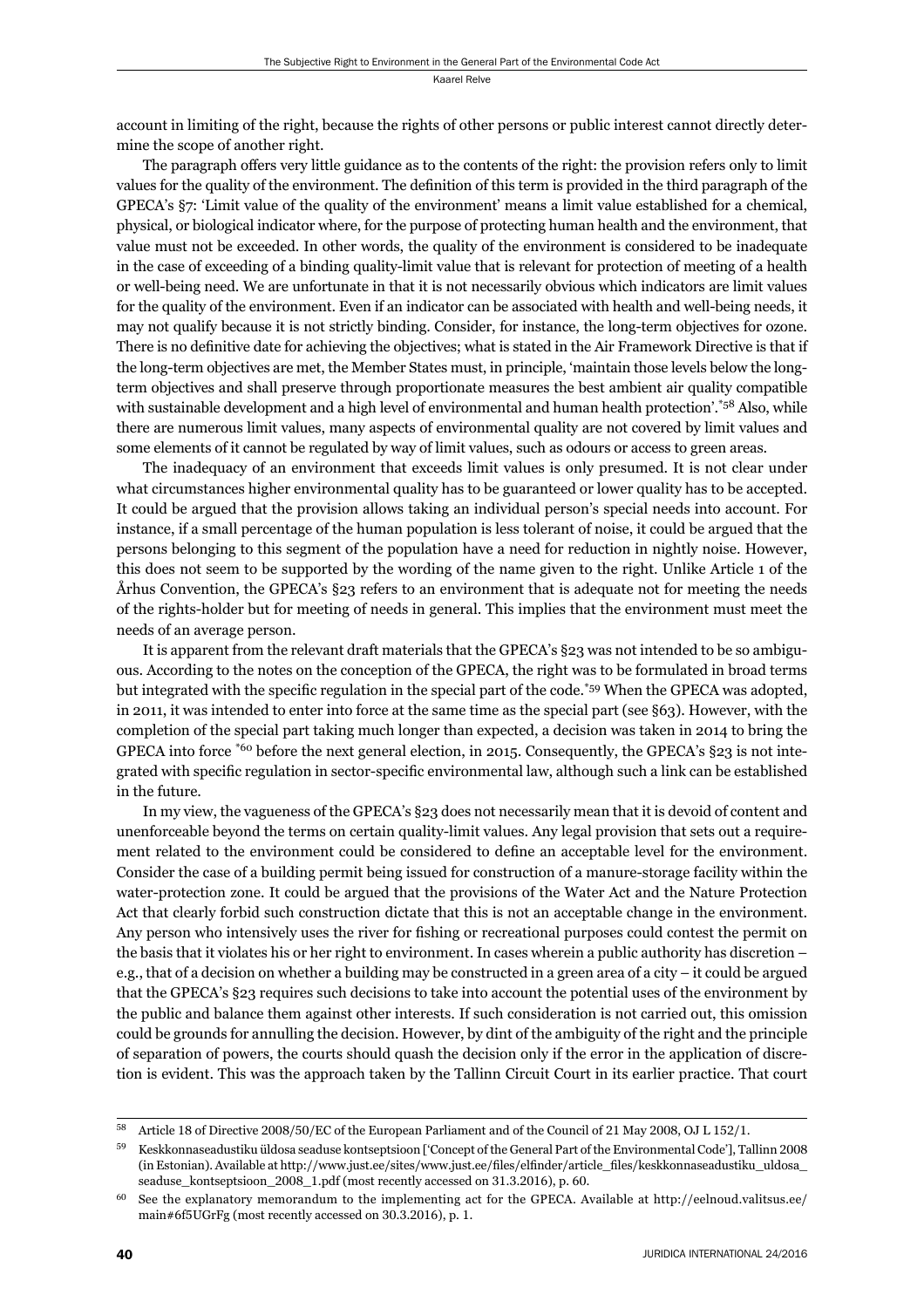held that the basic right does not preclude changes in the environment. However, in making the relevant decisions, the public authority has to involve persons whose living environment is affected, must specify the motivation for the decision, and may allow adverse changes only for imperative reasons.<sup>\*61</sup>

#### 2.6. Remedies

A right that in theory is extensive has little practical value if its enforceability is limited. The fifth paragraph of the GPECA's §23 stipulates that to uphold the right one can demand that the administrative authority preserve the environment and take reasonable measures to ensure that the environment is in line with the health and well-being needs. The provision clearly indicates that the right is meant to be enforceable. This is evident also from the first paragraph of §30, which states that the violation of the right is subject to administrative review and administrative court review.

The articulation of the right to demand preservation of the environment resembles the wording for the fundamental duty set out in §53 of the Constitution, which requires avoiding harmful action.<sup>\*62</sup> It is not fully clear whether the demand for preservation in the context of GPECA's §23 may include measures by public authorities to prevent or mitigate damage arising through actions of third parties. In general, the demand to take active measures, such as improvement of access to green areas, is limited to reasonable measures. The reference could be understood as dealing with the necessity of giving special consideration to the burden of action on the public authority and the effectiveness of the action in ensuring the right.<sup>\*63</sup> It reflects the need for caution in requiring positive action in a situation in which it is unclear what quality of environment is acceptable in ensuring the right.

The GPECA's §23 does not allow directly contesting the actions of private persons, because demands may be addressed only to public authorities.<sup>\*64</sup> However, actions of public authorities often have immediate consequences for third parties  $-$  e.g., contesting the decision to issue an environmental permit affects the holder of the permit. Also, measures for improving the environment may entail obligations of private individuals. For instance, in order to reduce nightly noise in a neighbourhood, the local government may amend the regulations on night clubs or require actions from certain individual pub-owners. According to the commentary on the GPECA, the right of a public authority to demand actions by third parties cannot be based on the GPECA's §23 and has to be derived from other provisions.\*65 Consequently the public authority may effectively be rendered unable to take measures that are considered reasonable for ensuring the right.

#### 2.7. The Supreme Court's criteria for an environmental right and the GPECA's §23

According to the Supreme Court, an independent subjective environmental right can emerge when criteria for such an environment and everyone's obligation to tolerate environmental impacts can be fixed in the law. Currently the legal criteria are manifestly inadequate for determining the extent to which the right may be protected.\*66

The scope and contents of the GPECA's §23 are remarkably ambiguous and do not clarify the relevant legal criteria; i.e., the provision fails the test of the Supreme Court. A possible exception is to be found in certain quality-limit values that are designed for the protection of public health. It would be difficult to argue that with these values too the aim is not the protection of individual-level interests or that none of the values are sufficiently detailed. However, the values are set out not in the GPECA but in specific environmental acts, which existed at the time of the decision of the Supreme Court. In my view, this probably means that the Supreme Court considers the values not to be encompassed by an **independent** right to environment but, rather, to be one aspect of the right to health protection, which is specified in  $\S 28$  of the Constitution.

 $61$  See the judgement referred to in Note 30, para. 11.

 $62$  See the commentary on the Constitution (Note 16), p. 490.

<sup>&</sup>lt;sup>63</sup> See the commentary on the GPECA (Note 48), p. 135.

 $64$  Actions against private persons can be brought to a limited extent under private law. For instance, according to §143 of the Law of Property Act, one could, in principle, prohibit neighbours from causing non-material environmental nuisances.

See the commentary on the GPECA (Note 48), p. 135.

<sup>66</sup> ALCSCr 18.6.2010, 3-3-1-101-09, para. 13.